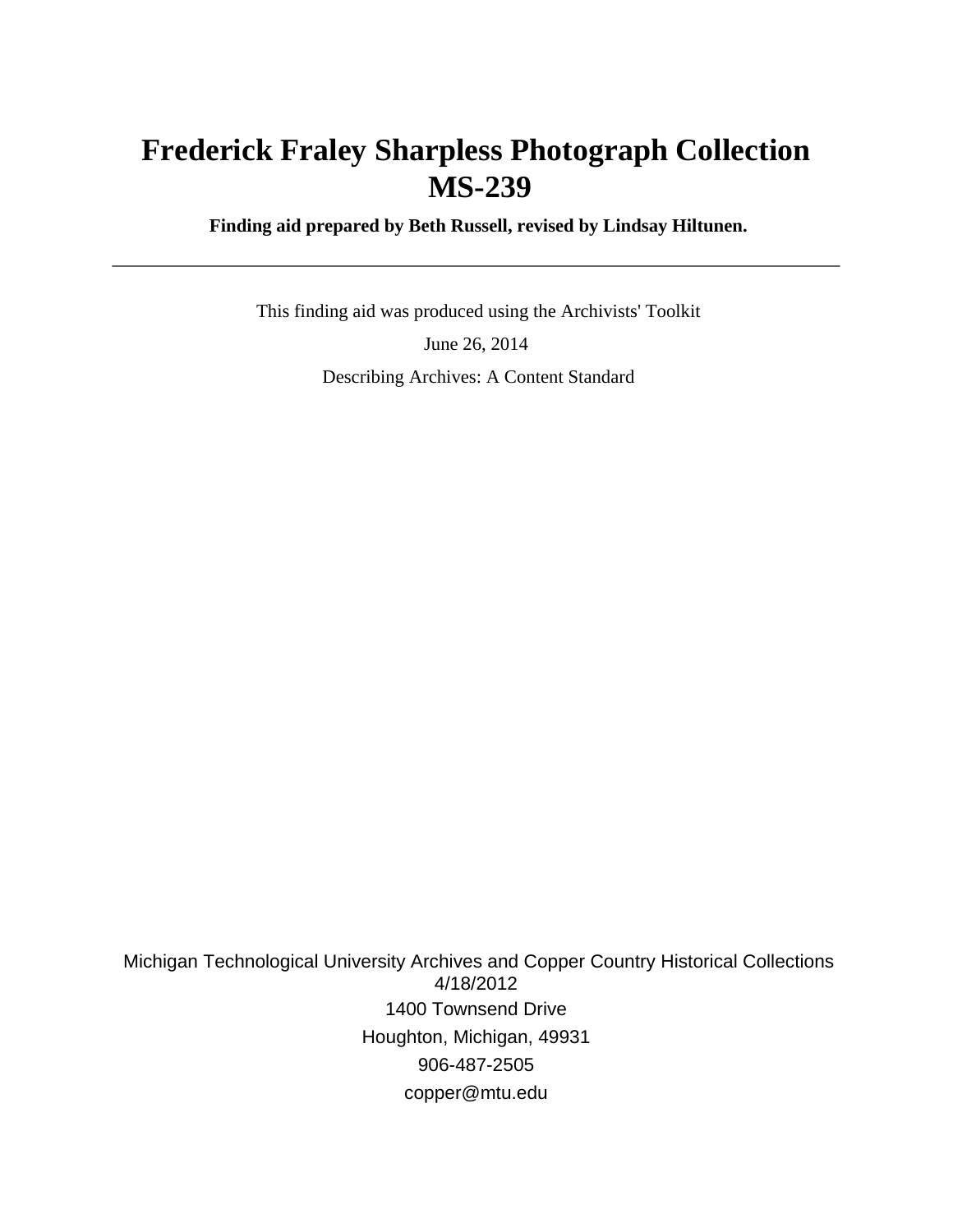# **Table of Contents**

 $\overline{\phantom{a}}$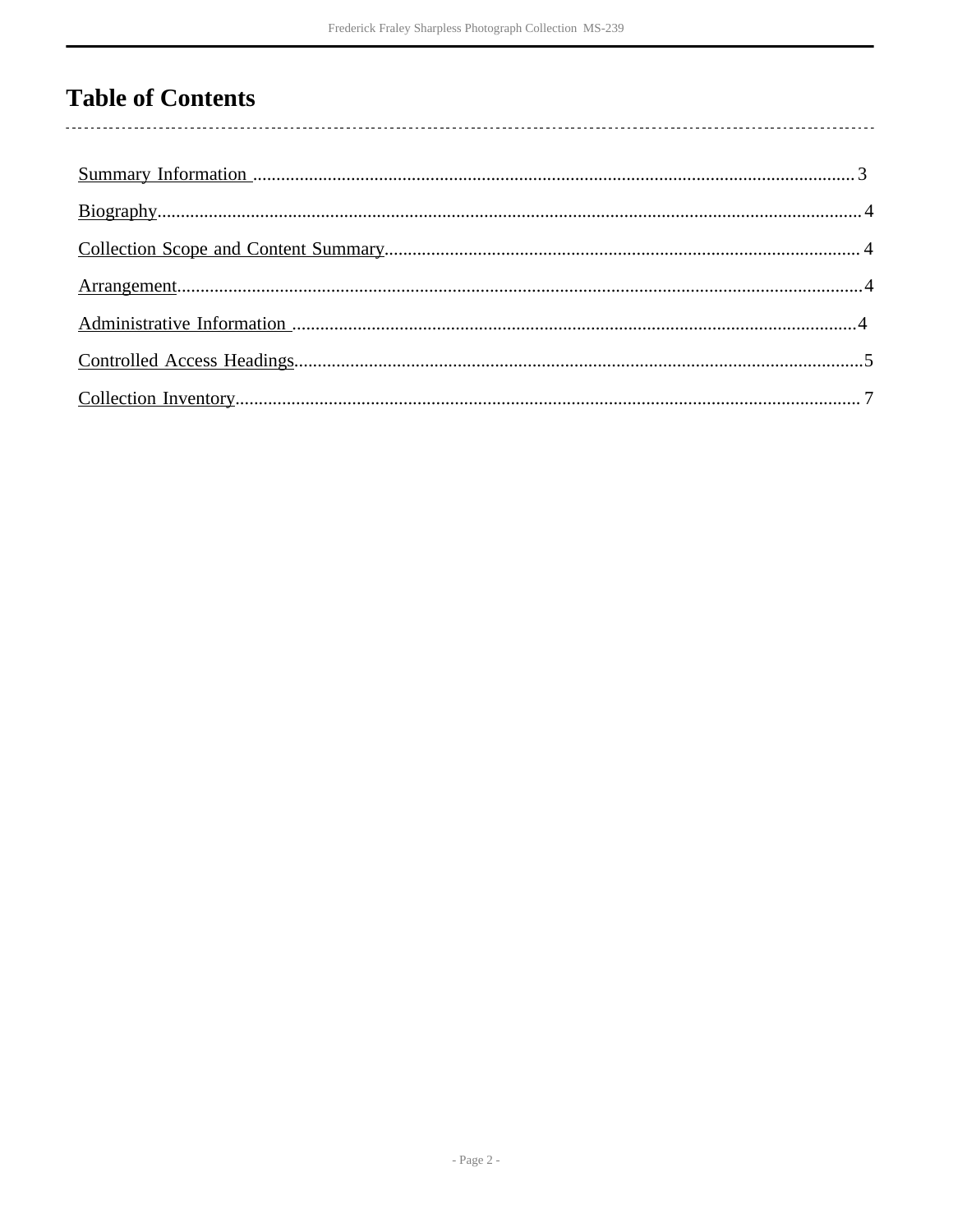# <span id="page-2-0"></span>**Summary Information**

 $\ddot{\phantom{a}}$ 

| <b>Repository</b>            | Michigan Technological University Archives and Copper Country<br><b>Historical Collections</b>                                                                                |
|------------------------------|-------------------------------------------------------------------------------------------------------------------------------------------------------------------------------|
| <b>Creator</b>               | Sharpless, Frederick Fraley, 1866-1951                                                                                                                                        |
| <b>Title</b>                 | <b>Frederick Fraley Sharpless Photograph Collection</b>                                                                                                                       |
| Date [inclusive]             | 1889-1895                                                                                                                                                                     |
| <b>Extent</b>                | 0.9 cubic feet; 1 manuscript box (legal size) and 3 negative boxes.                                                                                                           |
| Language                     | English                                                                                                                                                                       |
| <b>Language of Material</b>  | English                                                                                                                                                                       |
| <b>Mixed materials [Box]</b> | $1-4$                                                                                                                                                                         |
| <b>Abstract</b>              | Photograph collection, 1889-1895, of Frederick Fraley Sharpless, a former<br>professor of the Michigan Mining School in Houghton, Michigan and<br>mining engineer consultant. |

#### **Preferred Citation**

MS-239, Frederick Fraley Sharpless Photograph Collection, Michigan Technological University Archives and Copper Country Historical Collections, Houghton, Michigan.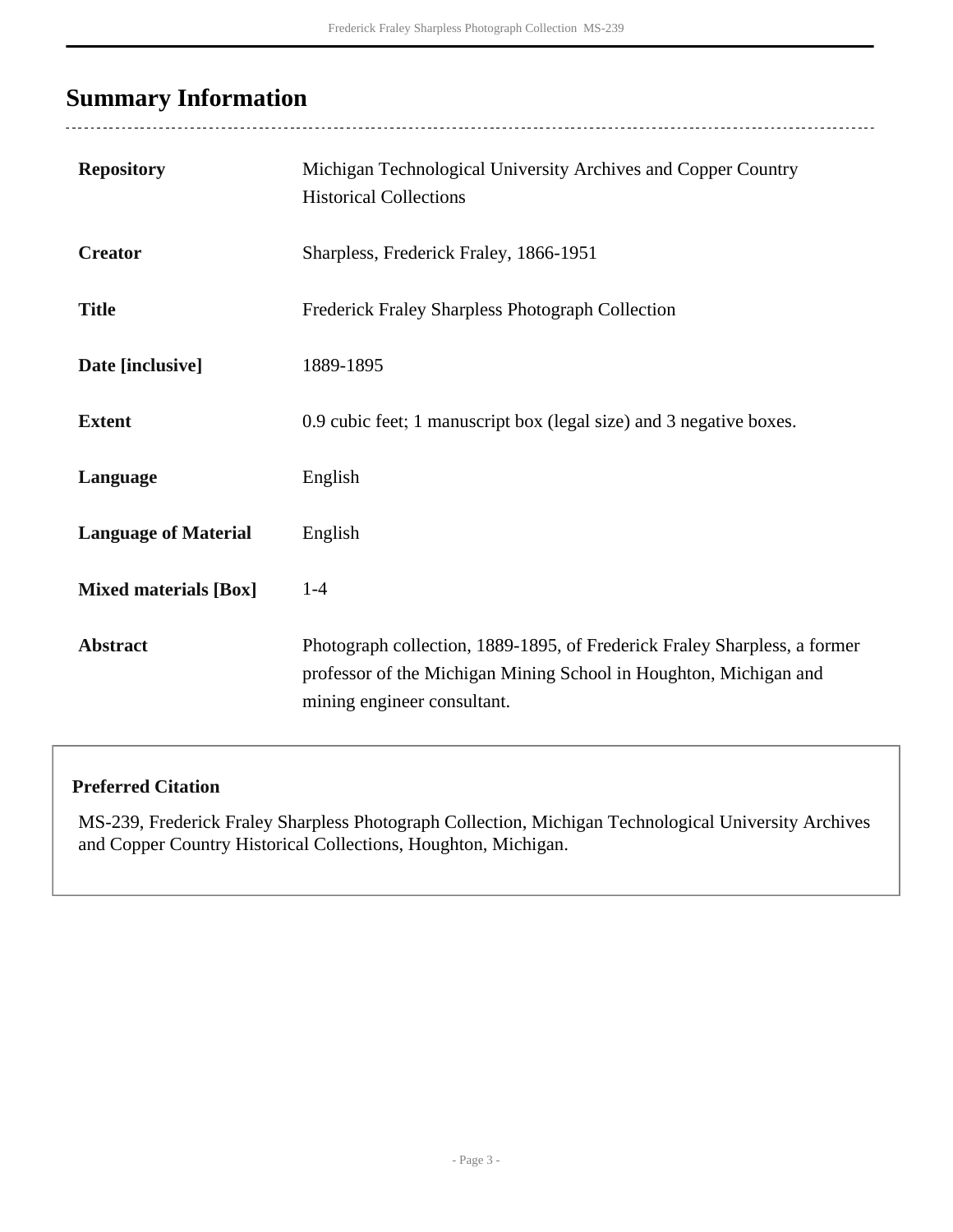## <span id="page-3-0"></span>**Biography**

Frederick Fraley Sharpless was born in West Chester, Pennsylvania in 1866 and graduated from the University of Michigan in 1888. After graduation he accepted a position at the newly opened Michigan Mining School in Houghton, Michigan as a professor of metallurgy. He left after five years, joining the Consolidated Mines Selection Co., Ltd. of London as their American representative. He went on to become a consulting mining engineer and was elected Secretary of the American Institute of Mining and Metallurgical Engineers (A.I.M.E.) in 1921. Mr. Sharpless passed away in 1951 after a long illness.

### <span id="page-3-1"></span>**Collection Scope and Content Summary**

Photograph collection, 1889-1895, of Frederick Fraley Sharpless, a former professor of the Michigan Mining School in Houghton, Michigan and mining engineer consultant. Includes an album of cyanotype photographs as well as a collection of glass plate slides depicting local and mining scenes of Michigan's Upper Peninsula, taken during his tenure at the Michigan School of Mines. There is also a speech given by Sharpless to accompany the slides. The photographs duplicate most of the glass slides and provide captions for identification.

### <span id="page-3-2"></span>**Arrangement**

This collection is arranged by material type, differentiating between paper-based materials and glass slides.

## <span id="page-3-3"></span>**Administrative Information**

#### **Publication Information**

Michigan Technological University Archives and Copper Country Historical Collections 4/18/2012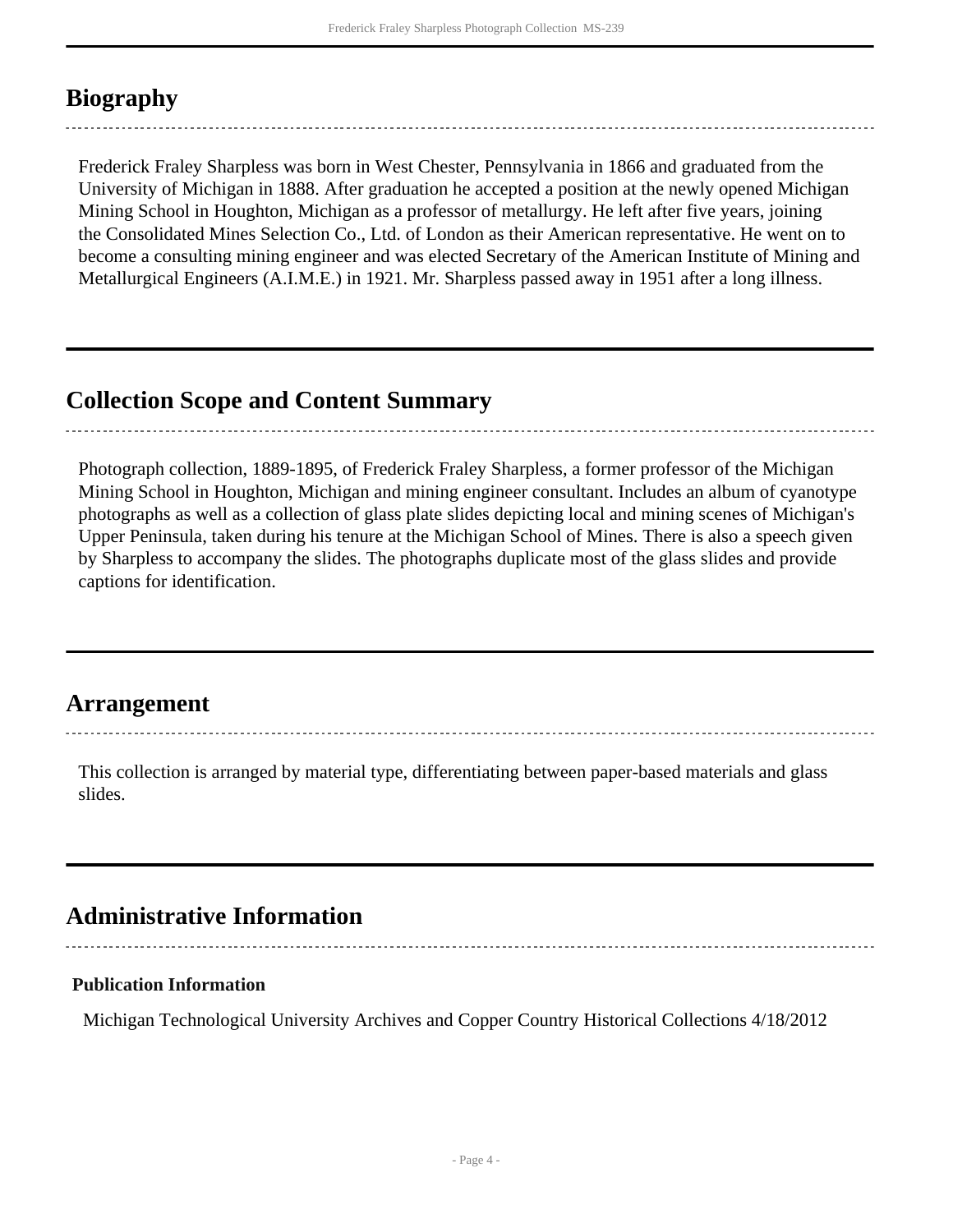#### **Revision Description**

Imported folder and slide list, added new subjects, added and updated notes. 6/20/14

#### **Access**

Available for use in the Michigan Technological University Archives and Copper Country Historical Collections.

#### **Conditions Governing Use**

Various copying restrictions apply. Guidelines are available from Michigan Technological University Archives & Copper Country Historical Collections.

#### **Processing History**

Elizabeth Russell 2/2/2010, Lindsay Hiltunen 6/20/2014

## <span id="page-4-0"></span>**Controlled Access Headings**

**Corporate Name(s)**

- Atlantic Mining Company.
- Franklin Mining Company.
- Michigan Mining School.
- Osceola Consolidated Mining Company.
- Quincy Mining Company.
- Tamarack Mining Company.

#### **Genre(s)**

- Photograph albums
- Photographs
- Slides (photographs)

#### **Geographic Name(s)**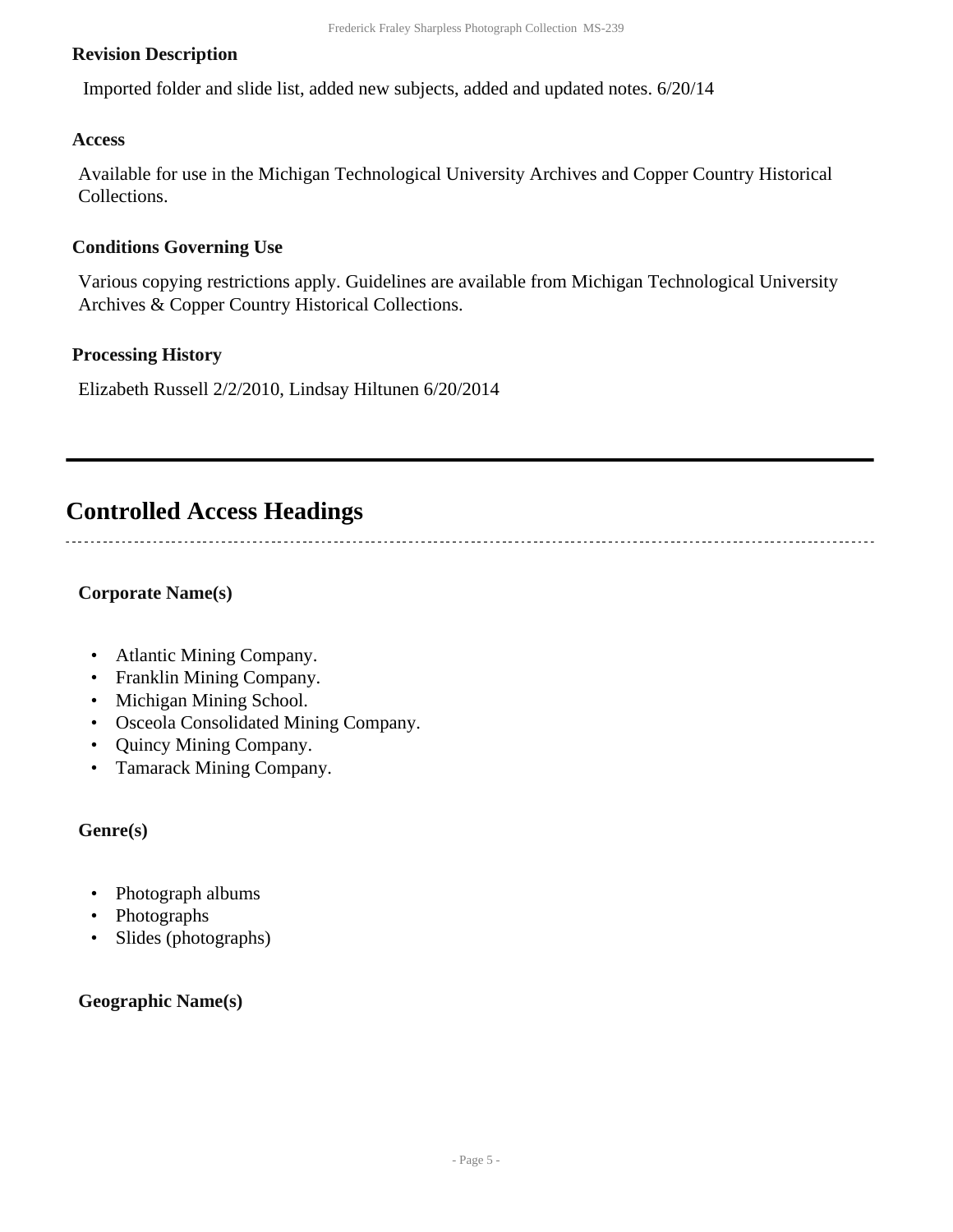• Copper Country (Mich.)

### **Subject(s)**

- Landscapes--Michigan--Copper Country
- Local history--Michigan--Copper Country
- Outdoor recreation--Michigan--Upper Peninsula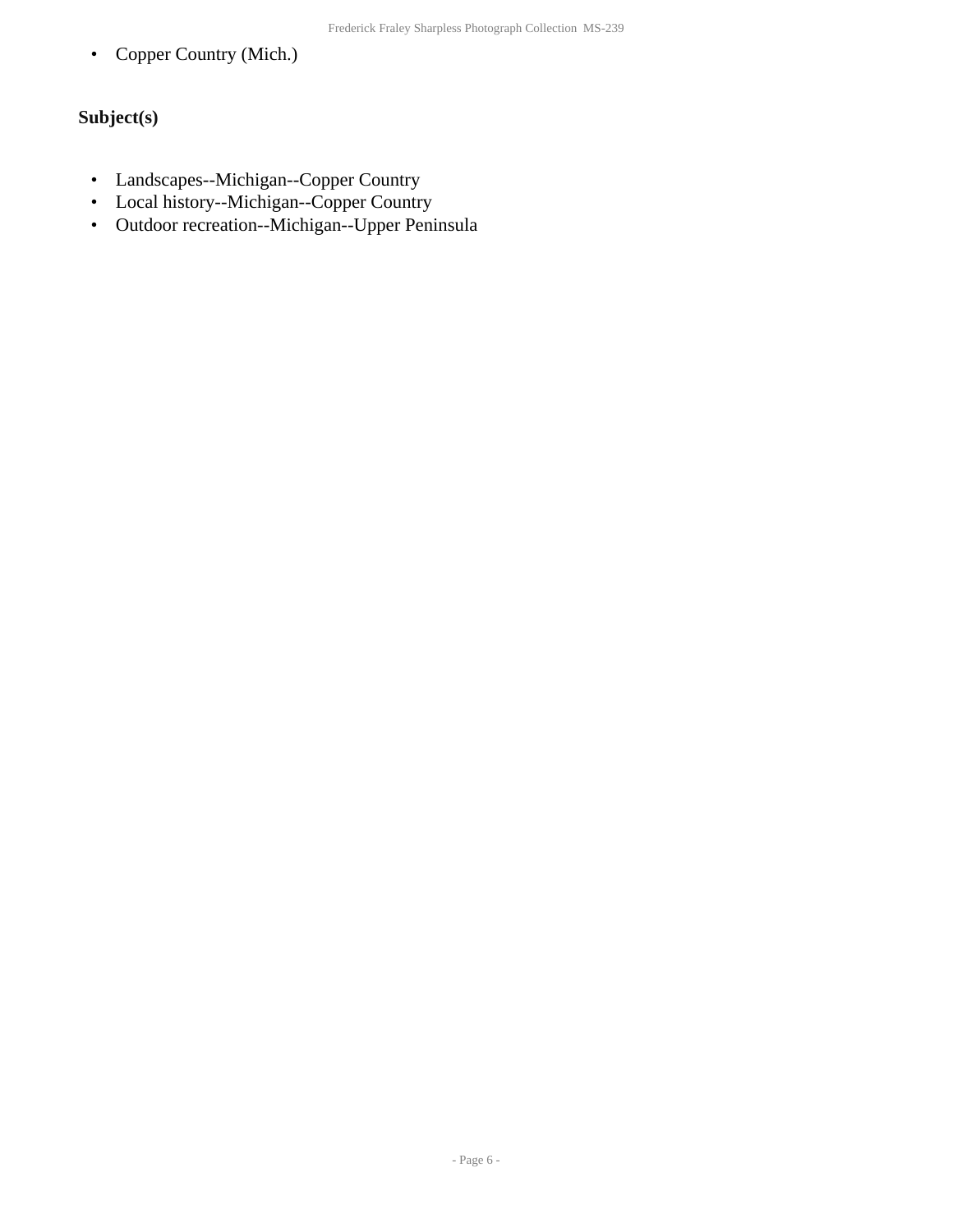# <span id="page-6-0"></span>**Collection Inventory**

|                                                      | <b>Box</b>   | Folder         |
|------------------------------------------------------|--------------|----------------|
| Photo Album Pages 1-26                               | $\mathbf{1}$ | $\mathbf{1}$   |
| Photo Album Pages 27-46                              | $\mathbf{1}$ | $\overline{2}$ |
| Photo Album Pages 47-72                              | $\mathbf{1}$ | $\overline{3}$ |
| Photo Album Pages 73-96                              | $\mathbf{1}$ | $\overline{4}$ |
| Photo Album Pages 97-120                             | $1\,$        | 5              |
| Photo Album Pages 121-144                            | $\mathbf{1}$ | 6              |
| Photo Album Boards with Final Image                  | $\mathbf{1}$ | $\overline{7}$ |
| Speech (to be used in Conjunction with Glass Slides) | $\mathbf{1}$ | $8\,$          |
|                                                      |              | <b>Box</b>     |
| Lake Superior Copper Mines, Mills, etc. (no number)  |              | $\overline{2}$ |
| Lake Superior Copper Mines, Mills, etc. (no number)  |              | $\overline{2}$ |
| Lake Superior Copper Mines, Mills, etc. (no number)  |              | $\overline{2}$ |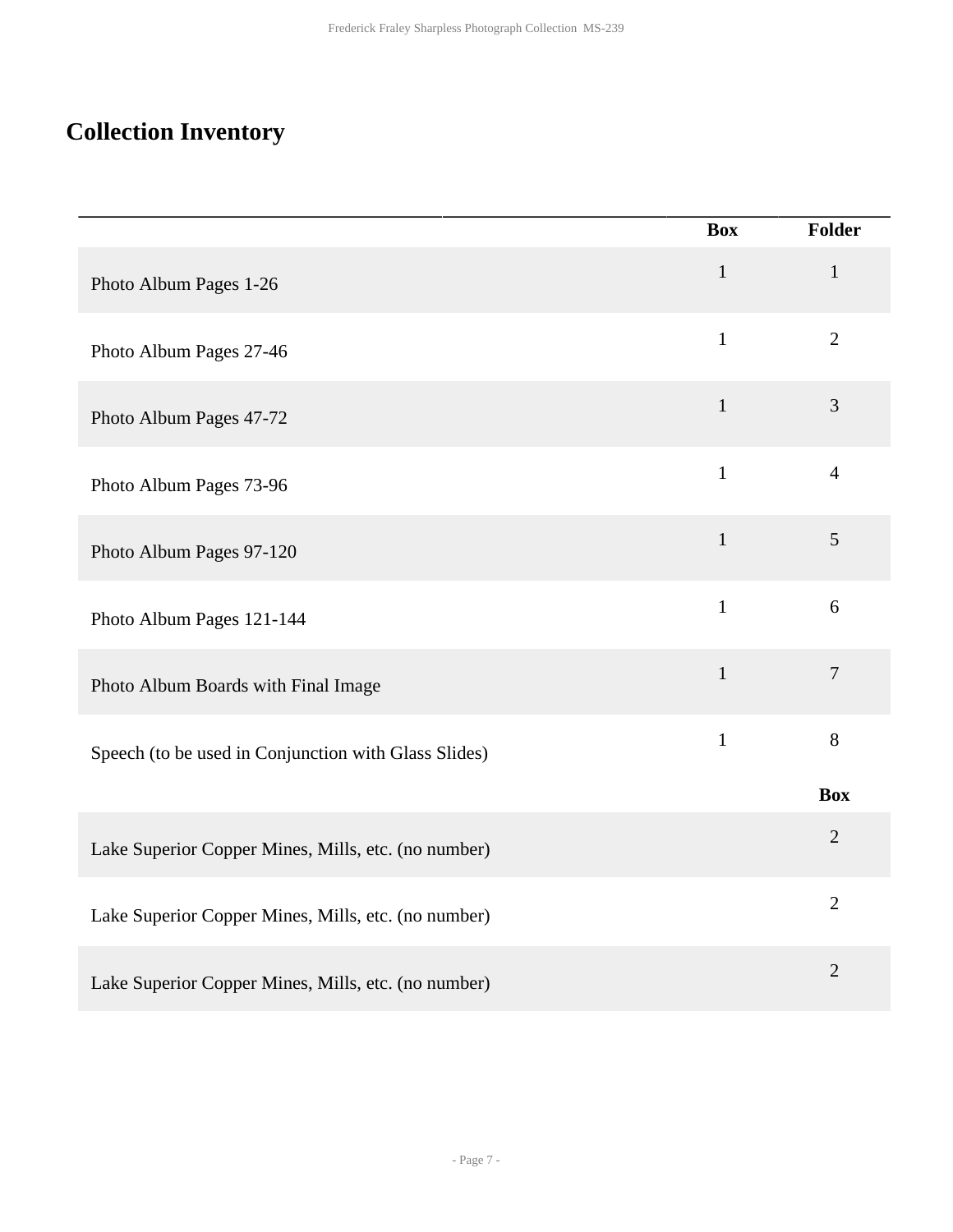| Lake Superior Copper Mines, Mills, etc. (no number) | $\mathbf{2}$   |
|-----------------------------------------------------|----------------|
| Lake Superior Copper Mines, Mills, etc. (no number) | $\overline{2}$ |
| Lake Superior Copper Mines, Mills, etc. (no number) | $\overline{2}$ |
| Lake Superior Copper Mines, Mills, etc. (no number) | $\overline{2}$ |
| Lake Superior Iron Mines (no number)                | $\overline{2}$ |
| Lake Superior Iron Mines (no number)                | $\overline{2}$ |
| Houghton Club House and Snow Scenes (no number)     | $\overline{2}$ |
| Houghton Club House and Snow Scenes (no number)     | $\overline{2}$ |
| Snow Scenes (no number)                             | $\overline{2}$ |
| Snow Scenes (no number)                             | $\mathbf{2}$   |
| Snow Scenes (no number)                             | $\overline{2}$ |
| Snow Scenes (no number)                             | $\overline{2}$ |
| Snow Scenes (no number)                             | $\overline{2}$ |
| Snow Scenes (no number)                             | $\overline{2}$ |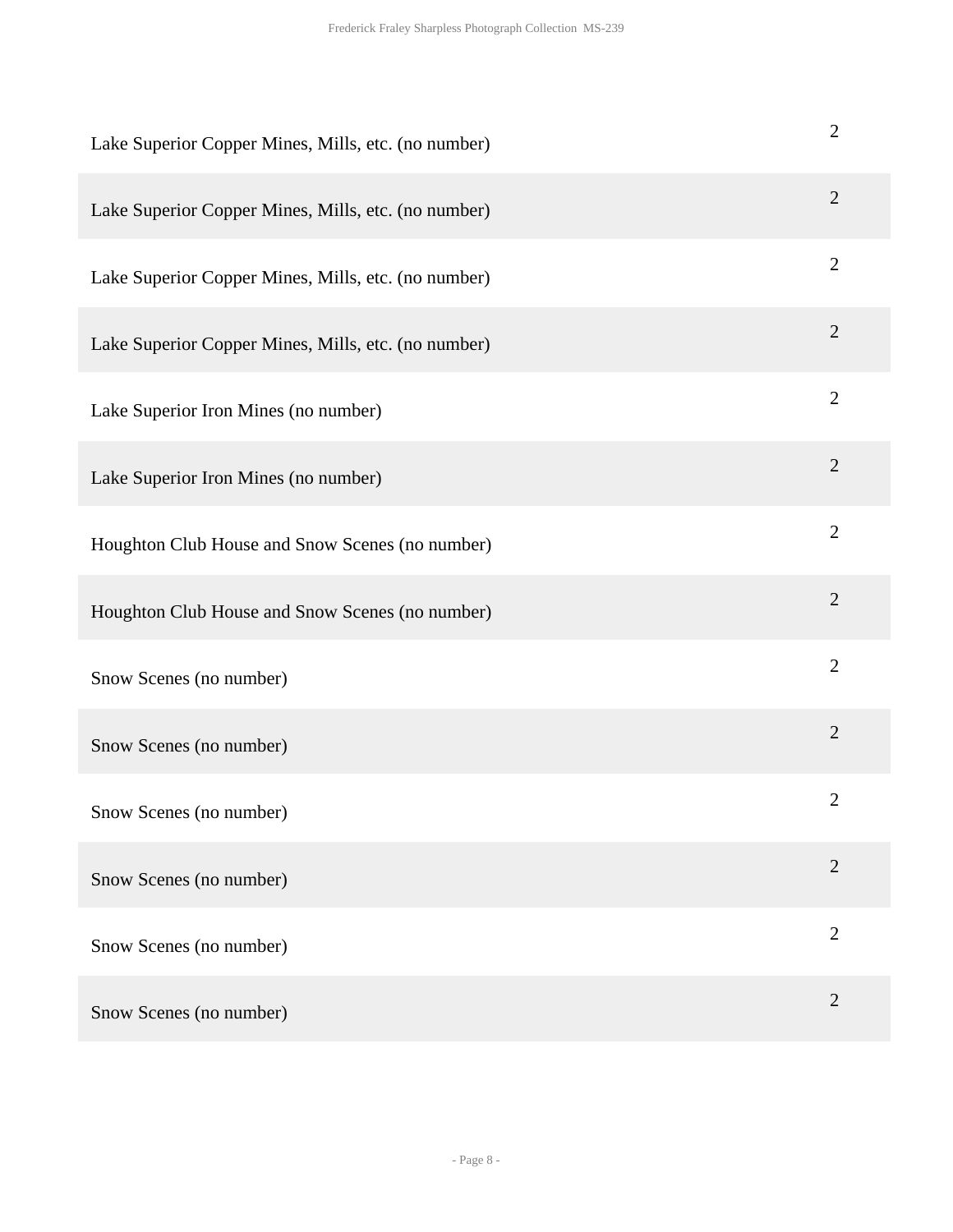| Snow Scenes (no number)                      | $\overline{c}$ |
|----------------------------------------------|----------------|
| Snow Scenes (no number)                      | $\overline{2}$ |
| Snow Scenes (no number)                      | $\mathbf{2}$   |
| Hungarian Falls near Houghton (#1)           | $\overline{2}$ |
| Douglass-Houghton Falls (#5)                 | $\overline{2}$ |
| Huron Creek near Houghton (#6)               | $\mathbf{2}$   |
| Pipe Line near Houghton (#7)                 | $\overline{2}$ |
| Pipe Line near Houghton (#8)                 | $\mathbf{2}$   |
| Michigan Mining School (#20)                 | $\overline{2}$ |
| Spear Points from Archeological Site (#44)   | $\overline{2}$ |
| Mass of Native Copper from Isle Royale (#47) | $\mathbf{2}$   |
| Charcoal Kilns near Houghton (#49)           | $\overline{2}$ |
| Charcoal Kilns near Houghton (#50)           | $\overline{2}$ |
| Charcoal Kilns near Houghton (#51)           | $\overline{2}$ |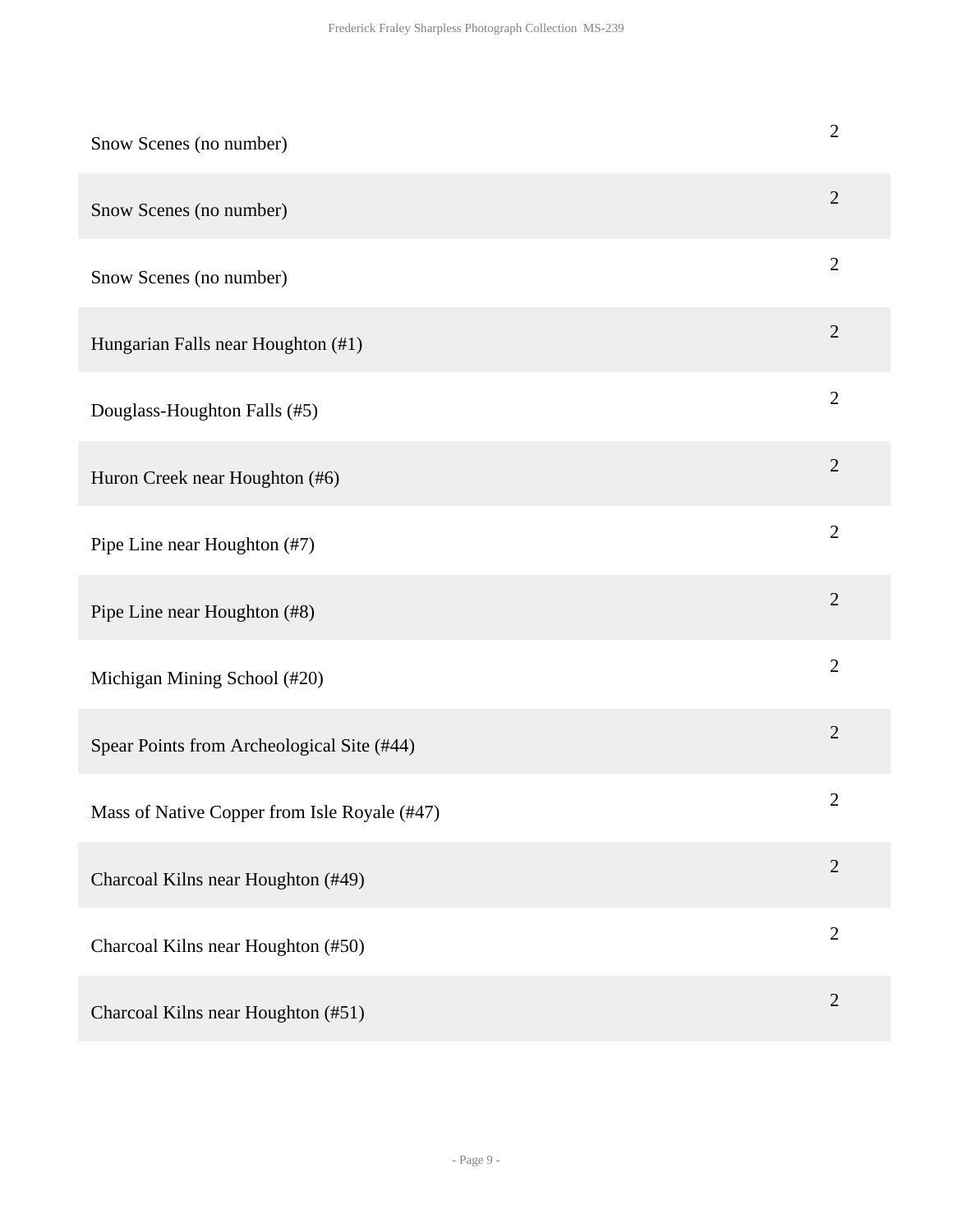| Charcoal Kilns near Houghton (#52)              | $\overline{2}$ |
|-------------------------------------------------|----------------|
| Charcoal Kilns near Houghton (#53)              | $\overline{2}$ |
| Franklin Rock House # Steam Hammer (#54)        | $\overline{2}$ |
| Franklin Mine (#56)                             | $\overline{2}$ |
| Franklin Mine # Wide Stope (#57)                | $\overline{2}$ |
| Franklin Mine # Abandoned Stope (#58)           | $\overline{2}$ |
| Franklin Mine # Split in the Lode (#59)         | $\overline{2}$ |
| Atlantic Mine # Tram (#64)                      | $\overline{2}$ |
| Atlantic Mine # Timbers of Rock and Shaft (#66) | $\overline{2}$ |
| Atlantic Mine # Rock House (#68)                | $\overline{2}$ |
| Atlantic Mine # Ore Bins at Mill (#69)          | $\mathfrak{2}$ |
| Atlantic Mine # Ball Stamps (#70)               | $\overline{2}$ |
| Atlantic Mill # Cylinder of Ball Stamp (#73)    | $\overline{2}$ |
| Atlantic Mill # Ball Stamp (#74)                | $\overline{2}$ |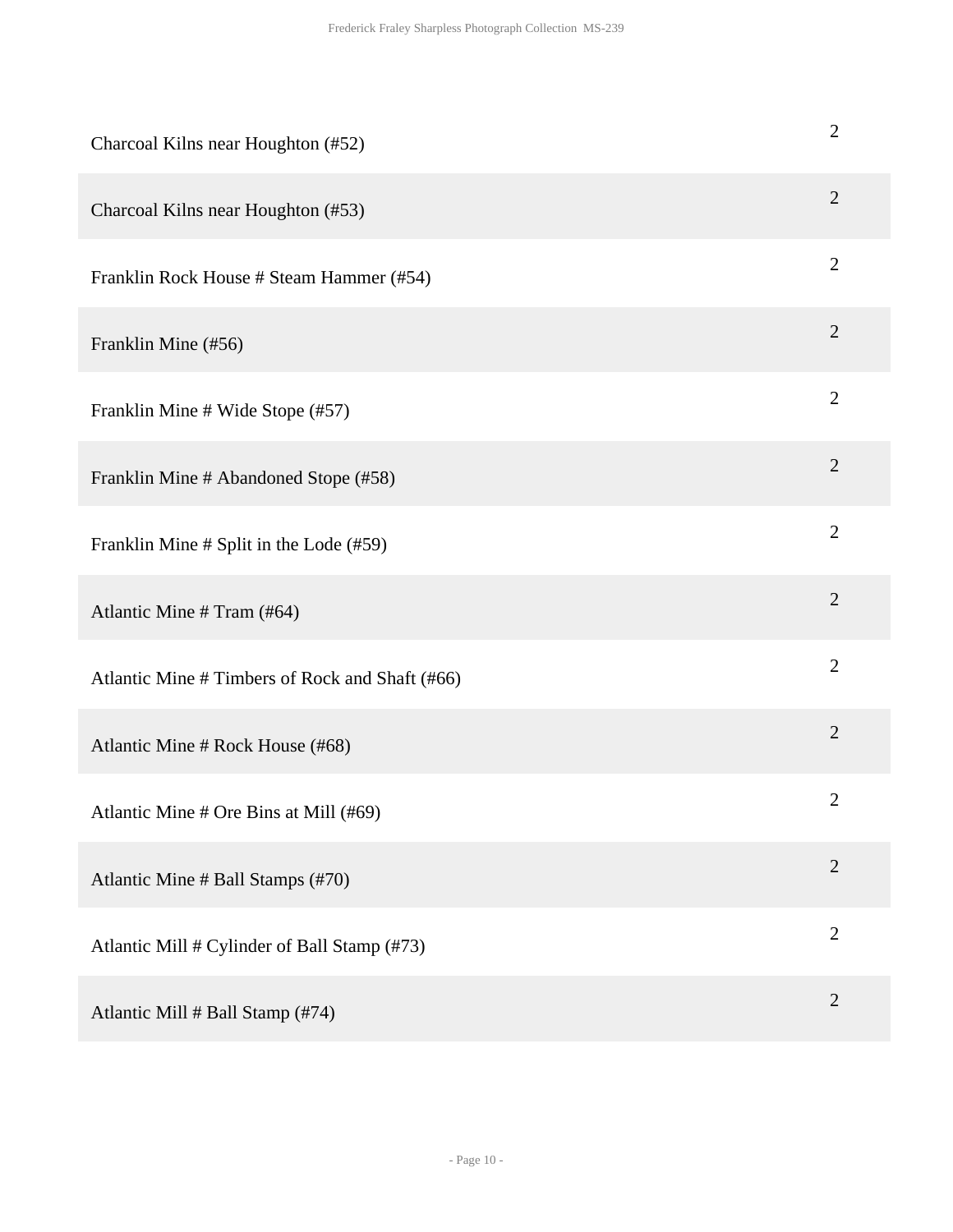| Atlantic Mill # Ball Stamp - Mortar (#75)  | $\overline{c}$ |
|--------------------------------------------|----------------|
| Atlantic Mill # Ball Stamp (#76)           | $\overline{2}$ |
| Atlantic Mill # Base of Five Stamps (#77)  | $\overline{2}$ |
| Atlantic Mine Mill # Evans Separator (#81) | $\overline{2}$ |
| Atlantic Mill # General View of Jigs (#82) | $\overline{2}$ |
| Atlantic Mill # Kieves and Jigs (#83)      | $\mathbf{2}$   |
| Atlantic Mill # Settling Tanks (#84)       | $\overline{2}$ |
| Atlantic Mill # Rough Slime Table (#85)    | $\overline{2}$ |
| Atlantic Mill # Finishing Table (#88)      | $\overline{2}$ |
| Quincy Mine # Man Engine (#90)             | $\mathbf{2}$   |
| Quincy Mine # Man Engine (#91)             | $\mathbf{2}$   |
| Quincy Mine # Man Engine (#92)             | $\overline{2}$ |
| Quincy Mine # Cutting Mass Copper (#93)    | $\mathbf{2}$   |
| Quincy Mine # Mass Copper in Walls (#94)   | $\overline{2}$ |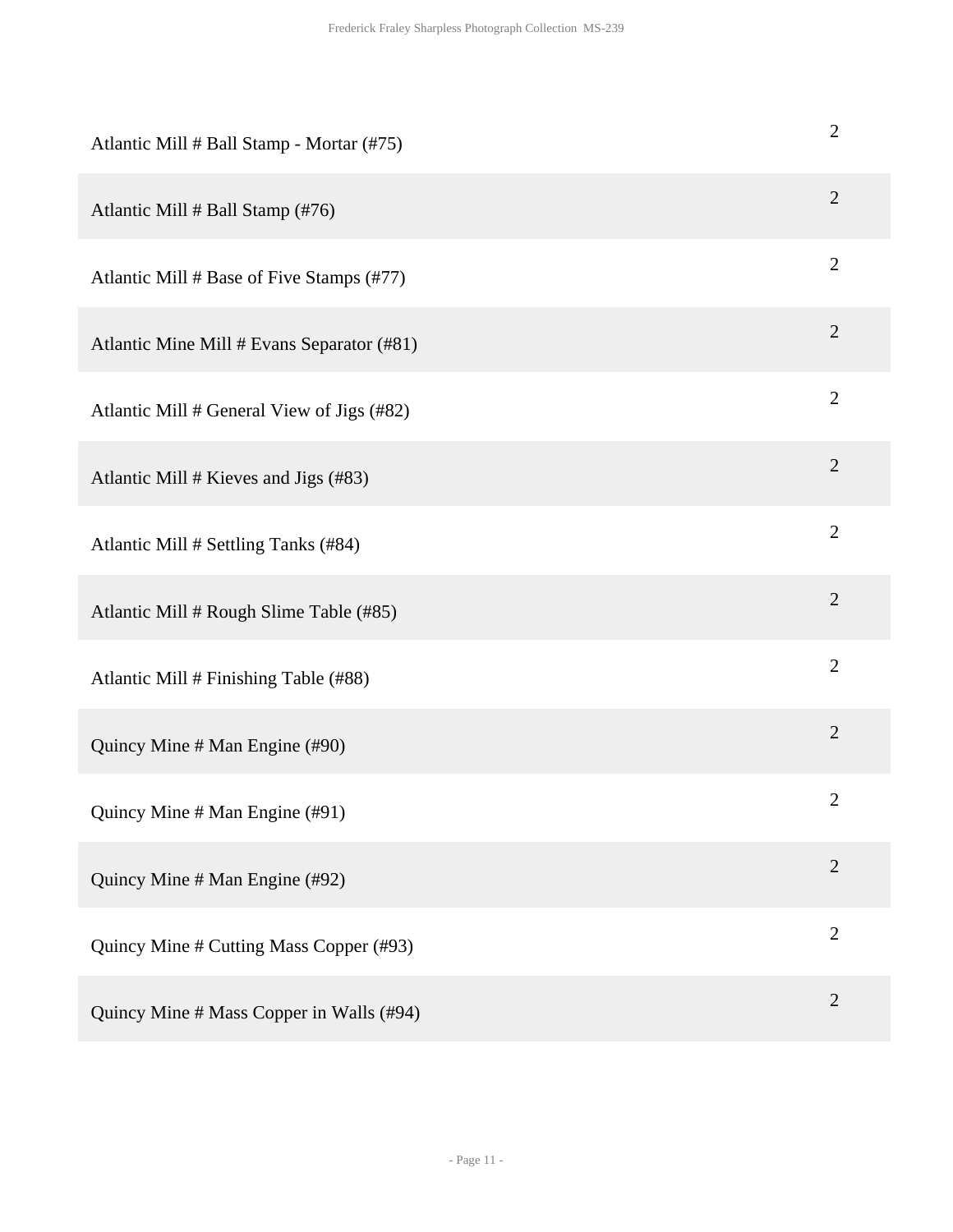| Quincy Mine # Compressor Plant # Pewabic Shaft (#95)                             | $\overline{2}$ |
|----------------------------------------------------------------------------------|----------------|
| Quincy Mine # Hoisting Plant # Pewabic Shaft (#96)                               | $\overline{2}$ |
| Quincy Mine # Rock House # Pewabic Shaft (#98)                                   | $\overline{2}$ |
| Quincy Rock House # Pewabic Shaft # Grizzlies and Breakers (#99)                 | $\overline{2}$ |
| Quincy Rock House # Pewabic Shaft # Drop Hammer and Crane (#100)                 | $\overline{2}$ |
| Quincy Rock House # Pewabic Shaft # Steam Hammer for Cleaning Mass Copper (#101) | $\overline{2}$ |
| Quincy Rock House # Grizzlies, Drop Hammer, Crane and Rock Breaker (#102)        | $\overline{2}$ |
| Quincy Stamp Mill # From Launder (#103)                                          | $\overline{2}$ |
| Quincy Stamp Mill # Mill and Boiler House (#104)                                 | $\overline{2}$ |
| Quincy Mill # Allis Steam Stamp (#105)                                           | $\overline{2}$ |
| Quincy Mill # Machine Shop and Feeding Floor (#106)                              | $\overline{2}$ |
| Allis Steam Stamp Cylinder (#108)                                                | $\overline{2}$ |
| Quincy Mill # Allis Stamp (#109)                                                 | $\overline{2}$ |
| Quincy Mill # Feeding Stamp (#110)                                               | $\overline{2}$ |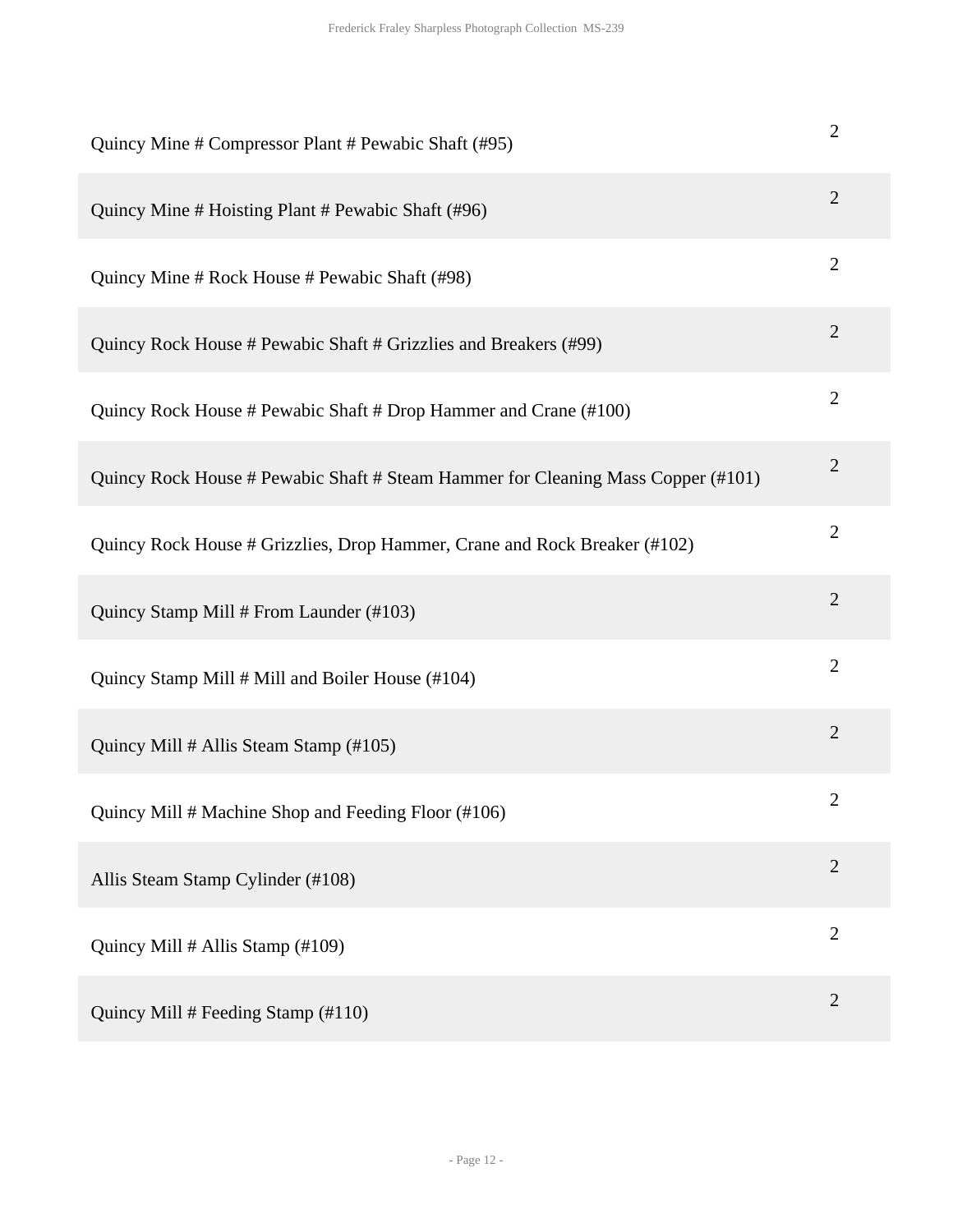| Quincy Mill # Mortar of Stamp (#111)                          | $\mathfrak{Z}$ |
|---------------------------------------------------------------|----------------|
| Quincy Mill # Base of Stamp (#112)                            | 3              |
| Quincy Mill $# Jigs (#113)$                                   | $\mathfrak{Z}$ |
| Quincy Mill $# Jigs (#114)$                                   | 3              |
| Quincy Mill $# Jigs (#115)$                                   | 3              |
| Quincy Mill # Slime Table (#116)                              | $\mathfrak{Z}$ |
| Quincy Mill # Slime Table (#117)                              | $\mathfrak{Z}$ |
| Quincy Mill # Boiler House (#119)                             | 3              |
| Quincy Mill # Pumps (#120)                                    | $\mathfrak{Z}$ |
| Kearsarge Mine # Loading Skip (#121)                          | $\mathfrak{Z}$ |
| Osceola Location # Looking North # Calumet in Distance (#122) | $\mathfrak{Z}$ |
| Osceola Mine # Car for Lowering Miners (#124)                 | 3              |
| Osceola Mine # Pillar (#125)                                  | 3              |
| Osceola Mine # Looking Up Stope (#126)                        | 3              |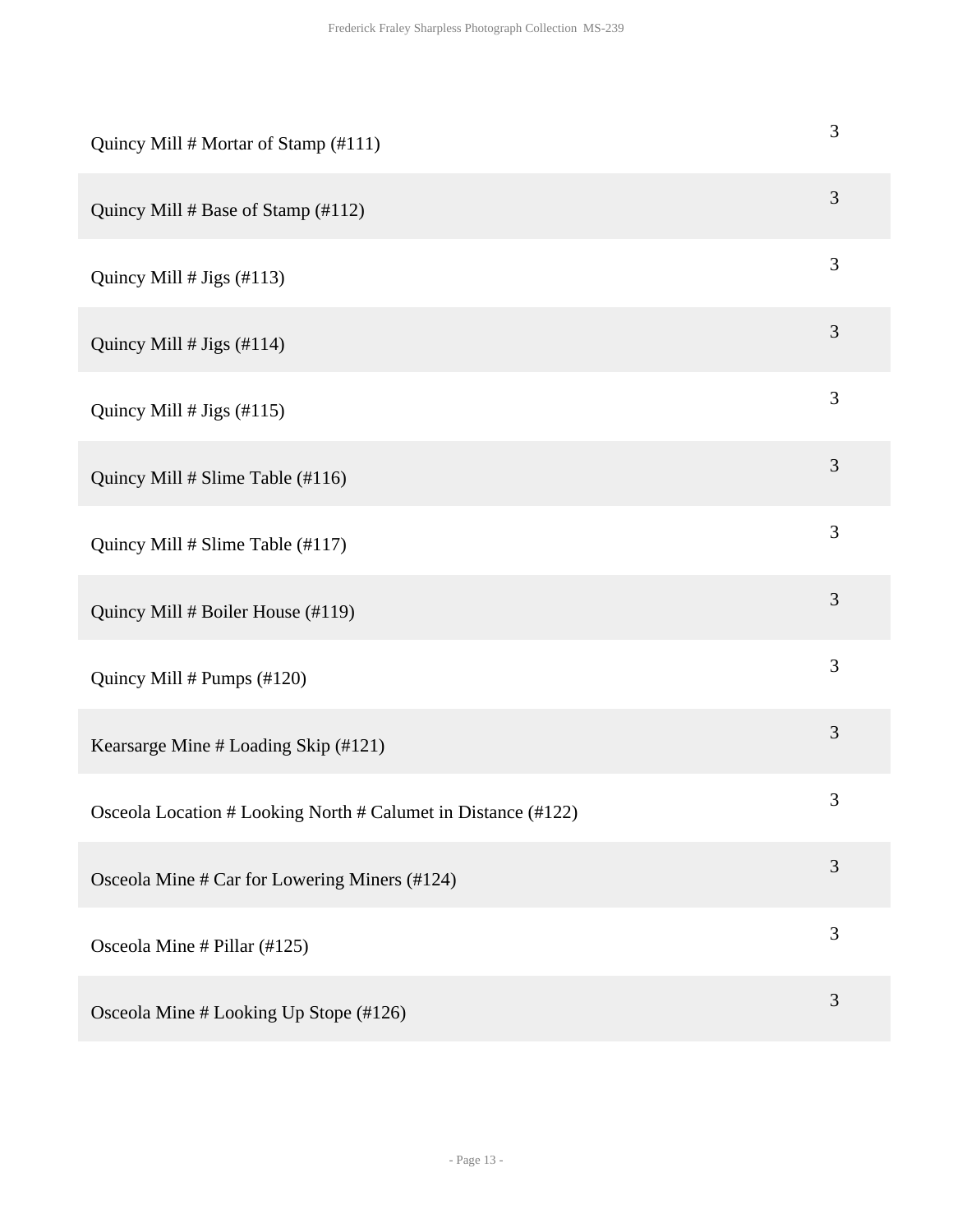| Osceola Mine # Drillers at Work (#127)                                                                | $\mathfrak{Z}$ |
|-------------------------------------------------------------------------------------------------------|----------------|
| Osceola Mine # A Pillar (#128)                                                                        | 3              |
| Osceola Mine # Bob on Pumps (#129)                                                                    | $\mathfrak{Z}$ |
| Osceola Mill (#130)                                                                                   | 3              |
| Osceola Mill (#131)                                                                                   | <b>Box</b>     |
| Osceola Mill (#132)                                                                                   | 3              |
| Tamarack Mine # Drilling Machine at Work Cutting Out Slope on Lode # 17th Level, No.<br>$2($ #133 $)$ | 3              |
| Tamarack Mine # Drillers at end of Drift (#134)                                                       | $\mathfrak{Z}$ |
| Tamarack Mine #1 # Compressed Air Drillers and Machine at Work in Lode 15th Level<br>(H135)           | 3              |
| Tamarack Mine #1 # Compressed Air Drillers and Machine at Work in Lode 15th Level<br>(#136)           | 3              |
| Tamarack Mine # Drill in Slope (#137)                                                                 | $\mathfrak{Z}$ |
| Tamarack Mine # Slope (#138)                                                                          | $\mathfrak{Z}$ |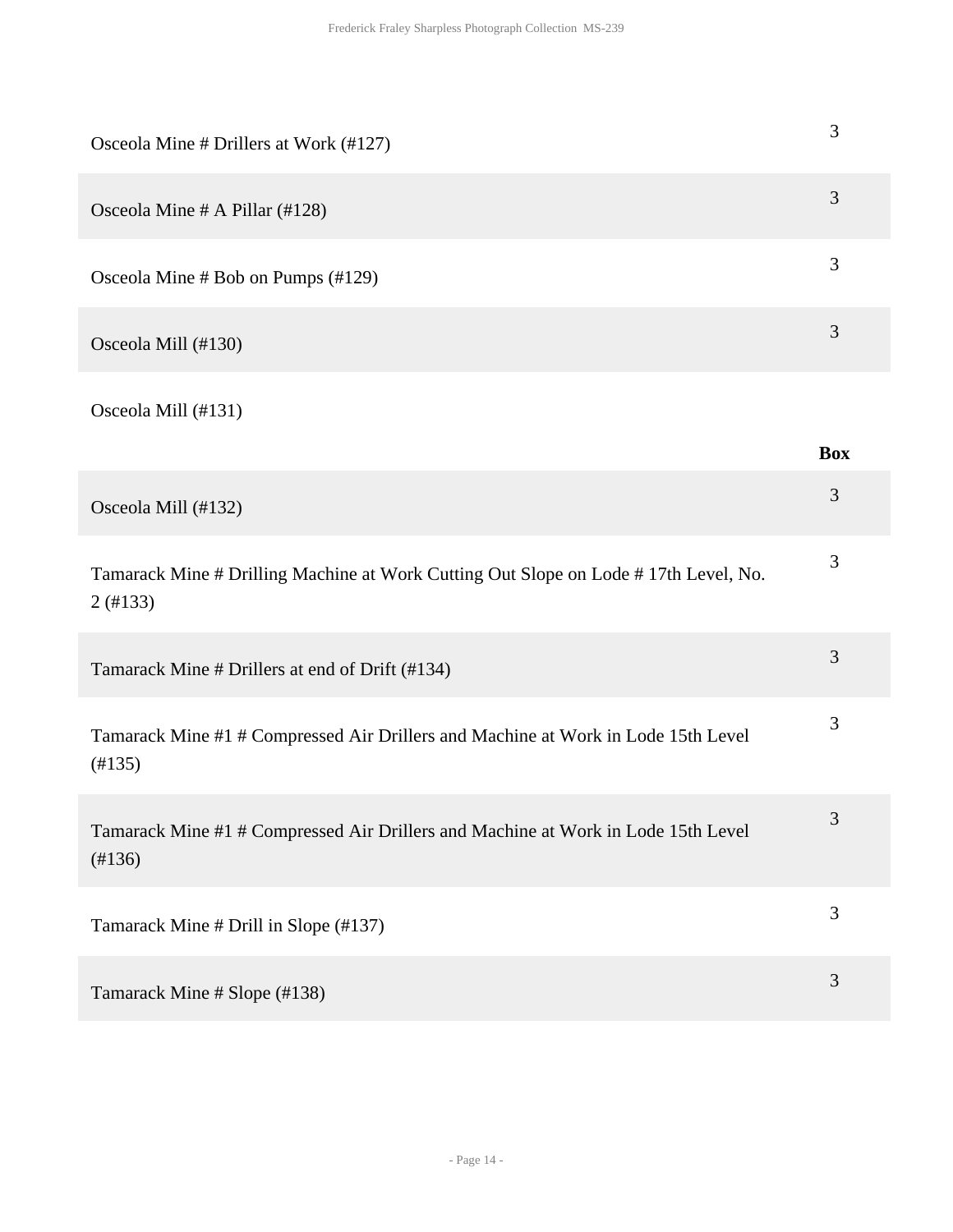| Tamarack Mine # Drill in Slope (#139)                                   | 3 |
|-------------------------------------------------------------------------|---|
| Tamarack Mine # Cutting out Slope (#140)                                | 3 |
| Tamarack Mine # Drilling and Upper (#141)                               | 3 |
| Tamarack Mine #2 # Two Hammerers on a Drill (#142)                      | 3 |
| Tamarack Mine #2 # 17th Plat # #Hitting Pipe a Bit# after Dinner (#143) | 3 |
| Tamarack Mine # Breast of Drift (#144)                                  | 3 |
| Tamarack Mine # Putting Up Timbers (#145)                               | 3 |
| Tamarack Mine # Putting Up Timbers in Stope (#146)                      | 3 |
| Tamarack Mine # Level (#148)                                            | 3 |
| Tamarack Mine # Level (#149)                                            | 3 |
| Tamarack Mine # Level (#150)                                            | 3 |
| Tamarack Mine # Main Level (#151)                                       | 3 |
| Tamarack Mine # Head of Vertical Winze #17th to 18th Crosscuts (#152)   | 3 |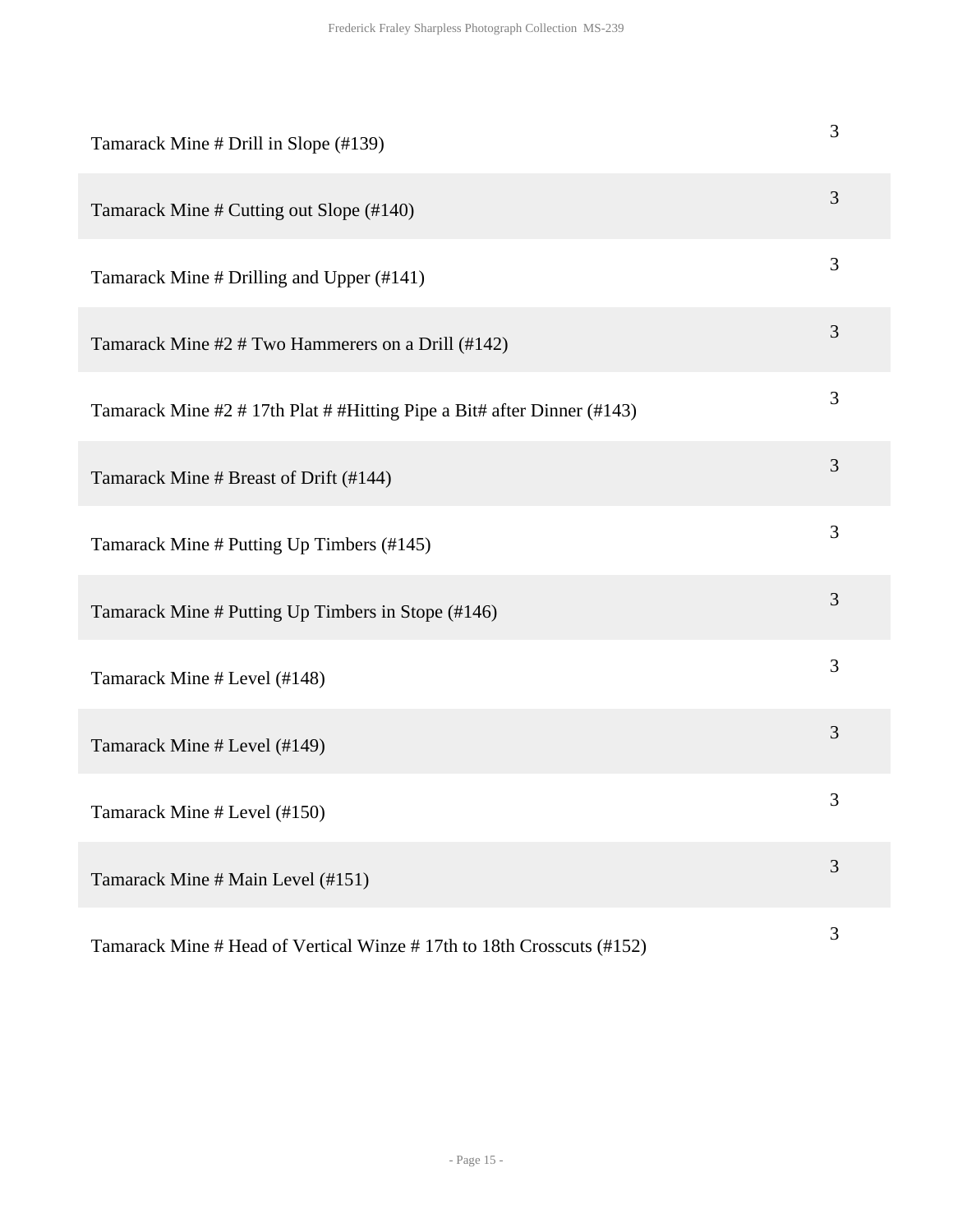| Tamarack Mine #1 # Head of Vertical Winze # 16th Crosscut, Looking Along Crosscut<br>Towards Lode (#153) | 3 |
|----------------------------------------------------------------------------------------------------------|---|
| Tamarack Mine #2 # Compressed Air Hoist at Vertical Winze #17th to 18th Crosscut<br>$(\#154)$            | 3 |
| Tamarack Mine # Mouth of Crosscut (#155)                                                                 | 3 |
| Tamarack Mine #2 # 16th Level 3100 ft. Below Surface (#156)                                              | 3 |
| Tamarack Mine # Plat # Car on Cage (#157)                                                                | 3 |
| Tamarack Mine #1 # Bottom Shaft 1893 (#158)                                                              | 3 |
| Tamarack Mine #1 # Mouth of 16th Crosscut # Looking from Shaft Toward Lode (#159)                        | 3 |
| Tamarack Shaft House (#160)                                                                              | 3 |
| Tamarack #2 Shaft House (#161)                                                                           | 3 |
| Tamarack #2 Shaft House (#162)                                                                           | 3 |
| Tamarack #2 Shaft House (#163)                                                                           | 3 |
| Tamarack #1 and #2 Shaft Houses (#164)                                                                   | 3 |
| Tamarack #3 Rock & Shaft House World#s Fair Model (#165)                                                 | 3 |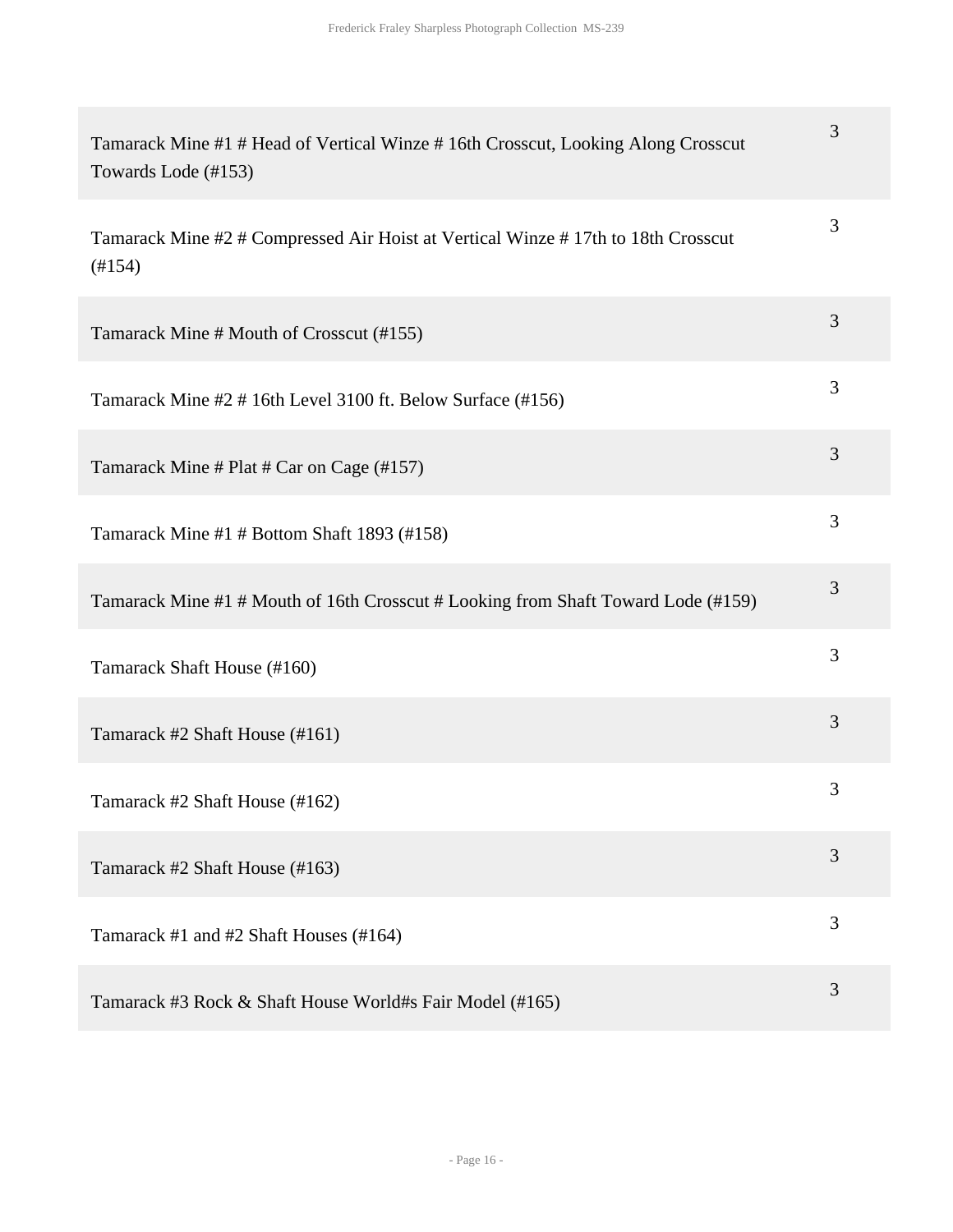| Tamarack #1 (#166)                                | 3              |
|---------------------------------------------------|----------------|
| Tamarack Location # Underground Timbers (#167)    | 3              |
| Tamarack Location # Underground Timbers (#168)    | 3              |
| Tamarack #2 # Hoist (#169)                        | 3              |
| Tamarack #2 # Hoist $(#170)$                      | 3              |
| Tamarack #2 # Hoist $($ #171 $)$                  | 3              |
| Tamarack #2 # Boiler House (Slide Cracked) (#172) | 3              |
| Tamarack #1 # Hoist for Timber Cage (#173)        | 3              |
| Tamarack #1 # Hoisting Plant (#174)               | 3              |
| Tamarack #1 # Hoisting Plant (#175)               | 3              |
| Tamarack Mine # Boiler House (#176)               | $\mathfrak{Z}$ |
| Tamarack Mine # Main Compressor (#177)            | 3              |
| Tamarack Mine # Rock House (#179)                 | 3              |
| Tamarack Mine # Rock House (#180)                 | 3              |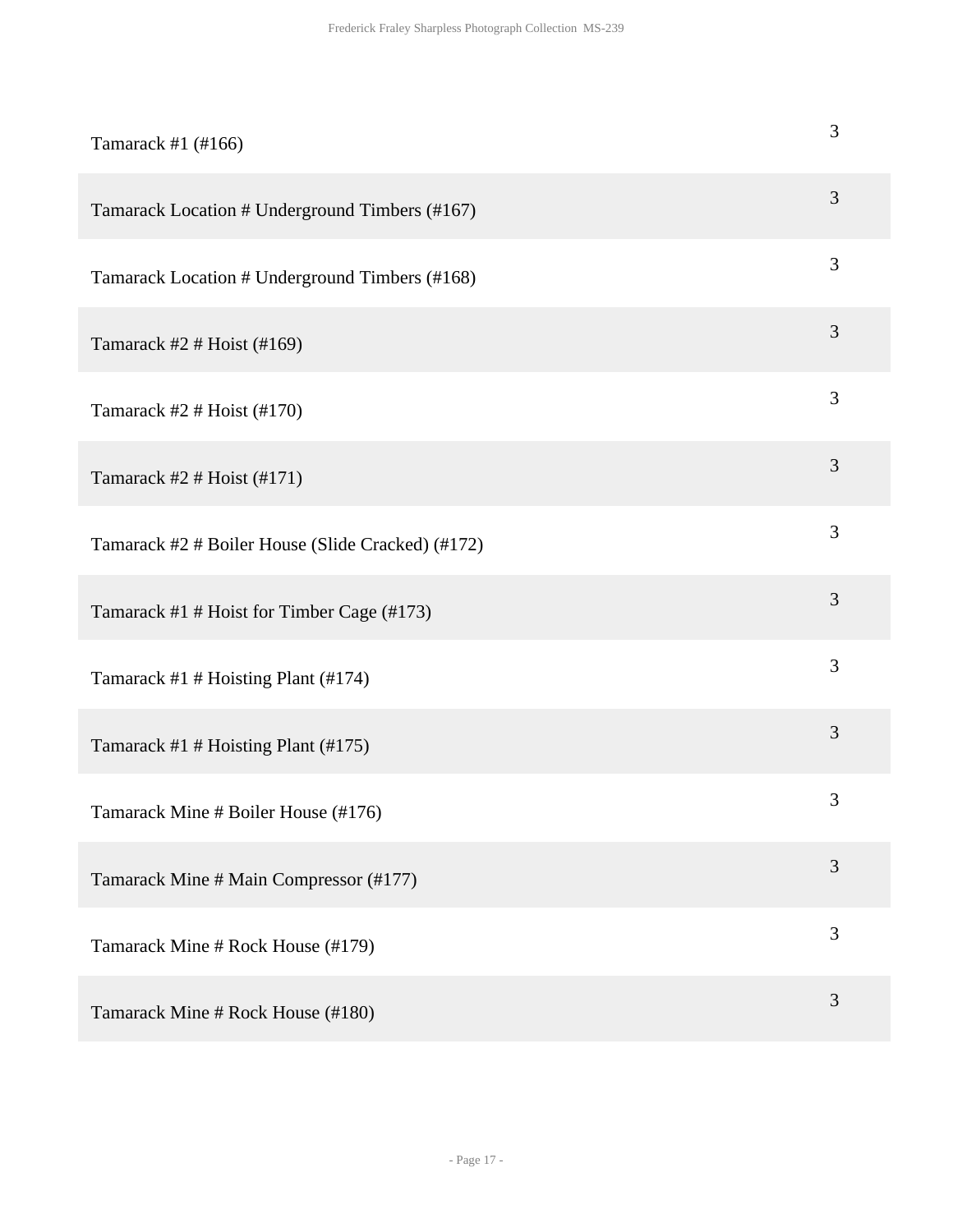| Tamarack Mine # Rock House (#181)               | 3              |
|-------------------------------------------------|----------------|
| Tamarack Mine # Rock House (#182)               | 3              |
| Tamarack Mine # Ore Car (#183)                  | 3              |
| Tamarack Mine # Engine House (#184)             | 3              |
| Tamarack Mine # Engine (#185)                   | 3              |
| Tamarack Mine # Train Starting from Mill (#187) | 3              |
| Tamarack Mine # Train en Route (#188)           | 3              |
| Tamarack Mine # Train en Route (#189)           | 3              |
| Tamarack Mine # Train Unloading Cars (#190)     | 3              |
| Tamarack Mine # Train Unloading Cars (#191)     | $\overline{4}$ |
| Tamarack and Osceola Mills (#192)               | $\overline{4}$ |
| Tamarack Mill (#194)                            | $\overline{4}$ |
| Tamarack Mill (#195)                            | $\overline{4}$ |
| Tamarack Mill (#196)                            | $\overline{4}$ |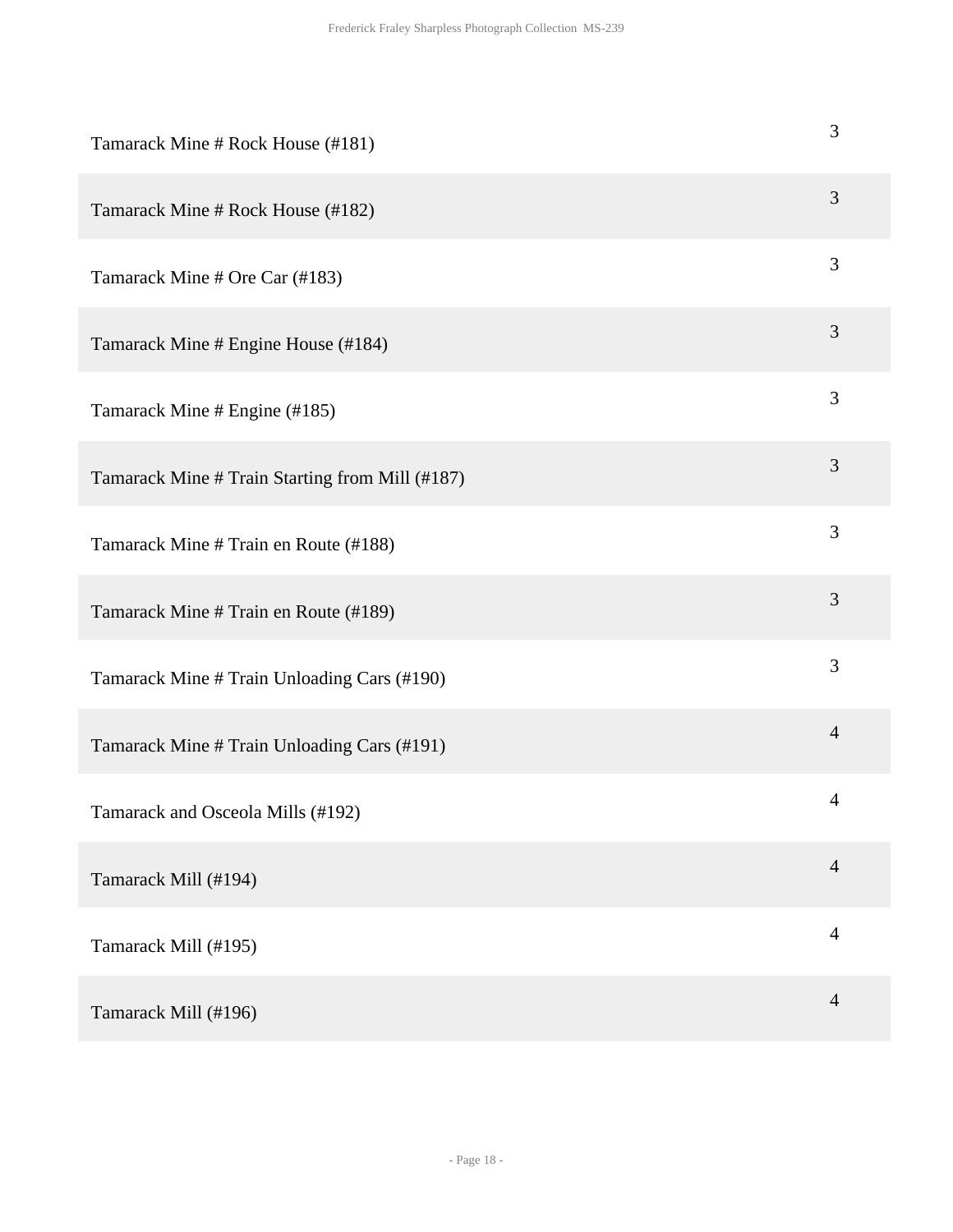| Tamarack Mill (#197)                        | $\overline{4}$ |
|---------------------------------------------|----------------|
| Tamarack Mill # Feeding Floor (#198)        | $\overline{4}$ |
| Tamarack Mill # Cylinders of Stamps (#199)  | $\overline{4}$ |
| Tamarack Mill # Cylinders of Stamps (#200)  | $\overline{4}$ |
| Tamarack Mill # Cylinders of Stamps (#201)  | $\overline{4}$ |
| Tamarack Mill # Feeding Floor (#202)        | $\overline{4}$ |
| Tamarack Mill # Foundation of Stamps (#205) | $\overline{4}$ |
| Tamarack Mill # Car Load Stamp Shoes (#206) | $\overline{4}$ |
| Tamarack Mill # Jigs (#207)                 | $\overline{4}$ |
| Tamarack Mill # Jigs (#208)                 | $\overline{4}$ |
| Tamarack Mill # Jigs (#209)                 | $\overline{4}$ |
| Tamarack Mill # Jigs (#210)                 | $\overline{4}$ |
| Vertical Section Through Jig (#213)         | $\overline{4}$ |
| Vertical Section Through Jig (#214)         | $\overline{4}$ |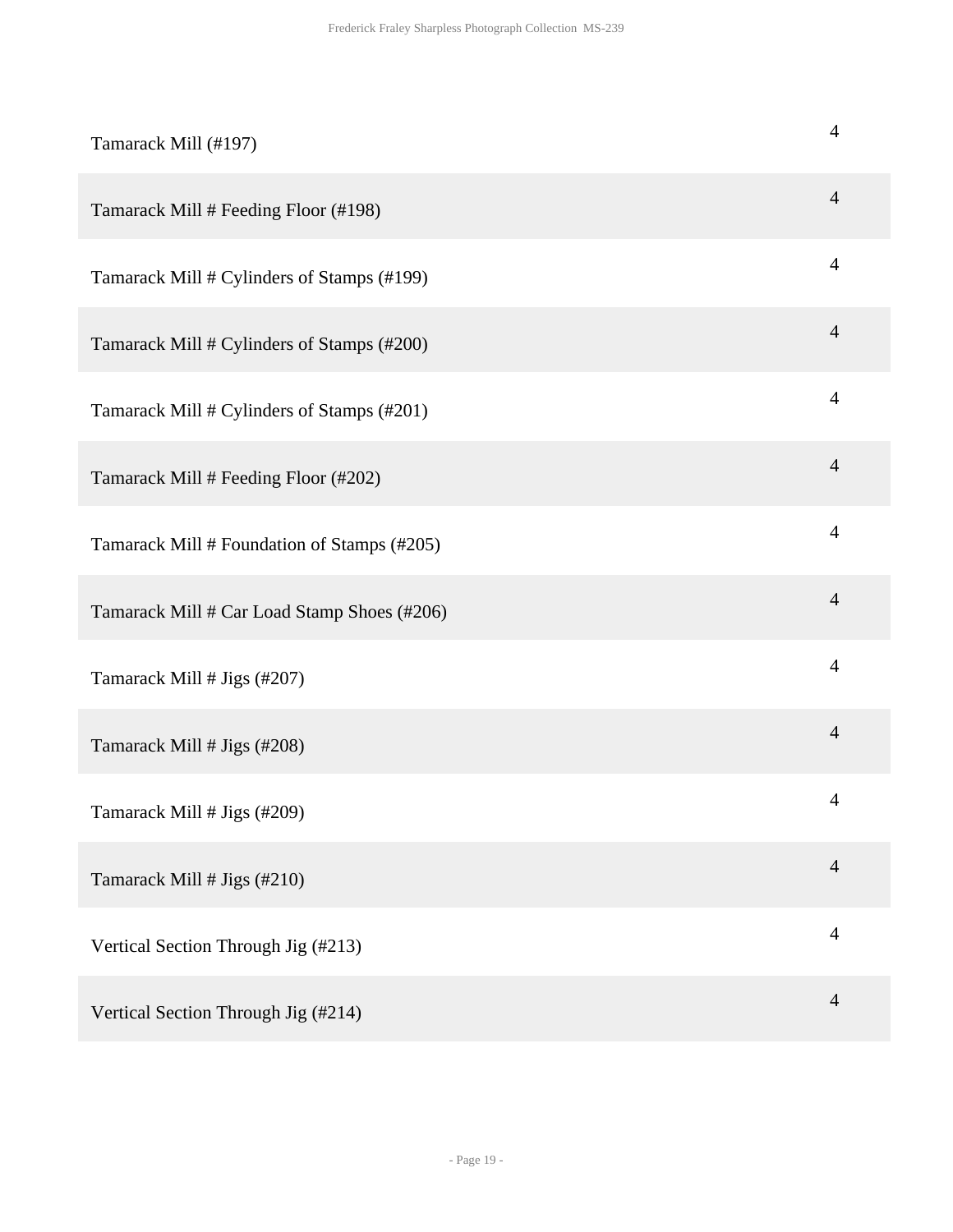| Tamarack Mill # Picking Silver from Copper (#215)          | 4              |
|------------------------------------------------------------|----------------|
| Tamarack Mill # Slime Tables (#216)                        | $\overline{4}$ |
| Tamarack Mill # Slime Tables (#217)                        | $\overline{4}$ |
| Tamarack Mill # Slime Tables (#218)                        | $\overline{4}$ |
| Tamarack Mill # Slime Tables (#219)                        | $\overline{4}$ |
| Tamarack Mill # Barrelled Copper Ready for Smelting (#220) | $\overline{4}$ |
| Tamarack Mill # Pump (#221)                                | $\overline{4}$ |
| Tamarack Mill # Boilers (#223)                             | $\overline{4}$ |
| Dollar Bay (#224)                                          | $\overline{4}$ |
| Dollar Bay # Smelting Works (#225)                         | $\overline{4}$ |
| Dollar Bay # Smelting Furnace (#226)                       | $\overline{4}$ |
| Dollar Bay # Smelting Furnace # Dipping for Ingots (#227)  | $\overline{4}$ |
| Dollar Bay # Smelting Furnace # Dipping for Bar (#228)     | $\overline{4}$ |
| Dollar Bay # Barrelling Ingots (#229)                      | $\overline{4}$ |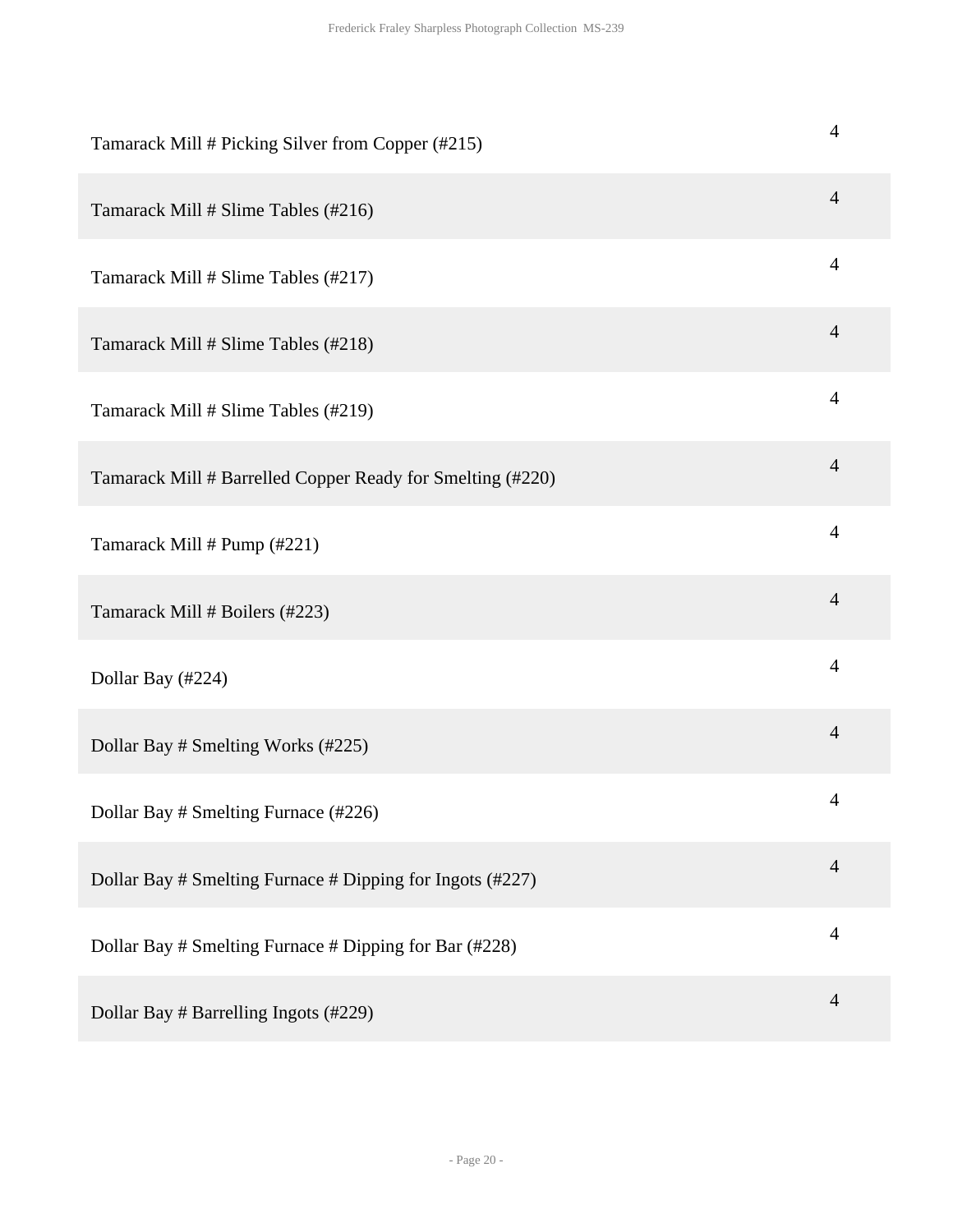| Test Buttons (#230)                                                   | 4              |
|-----------------------------------------------------------------------|----------------|
| Dollar Bay # Dock (#231)                                              | 4              |
| Dollar Bay # Dock (#232)                                              | 4              |
| Lake Superior Iron Mine # Section 16 # Steam Driven Compressor (#244) | $\overline{4}$ |
| Lake Superior Iron Mine # Steam Driven Compressor (#245)              | 4              |
| Lake Superior Iron Mine # Steam Driven Compressor (#246)              | $\overline{4}$ |
| Lake Superior Iron Mine # Steam Driven Compressor (#247)              | $\overline{4}$ |
| Norrie Mine # Hoisting Plant (#248)                                   | $\overline{4}$ |
| Norrie Mine # Top of Winze (#249)                                     | $\overline{4}$ |
| Norrie Mine # Main Level (#250)                                       | $\overline{4}$ |
| Norrie Mine # Scrammers at Work (#251)                                | 4              |
| Norrie Mine # Rock Fall (#252)                                        | $\overline{4}$ |
| Lake Angeline Location # Looking West of North (#253)                 | 4              |
| Lake Angeline # Mine Office # Class of #94 (#254)                     | 4              |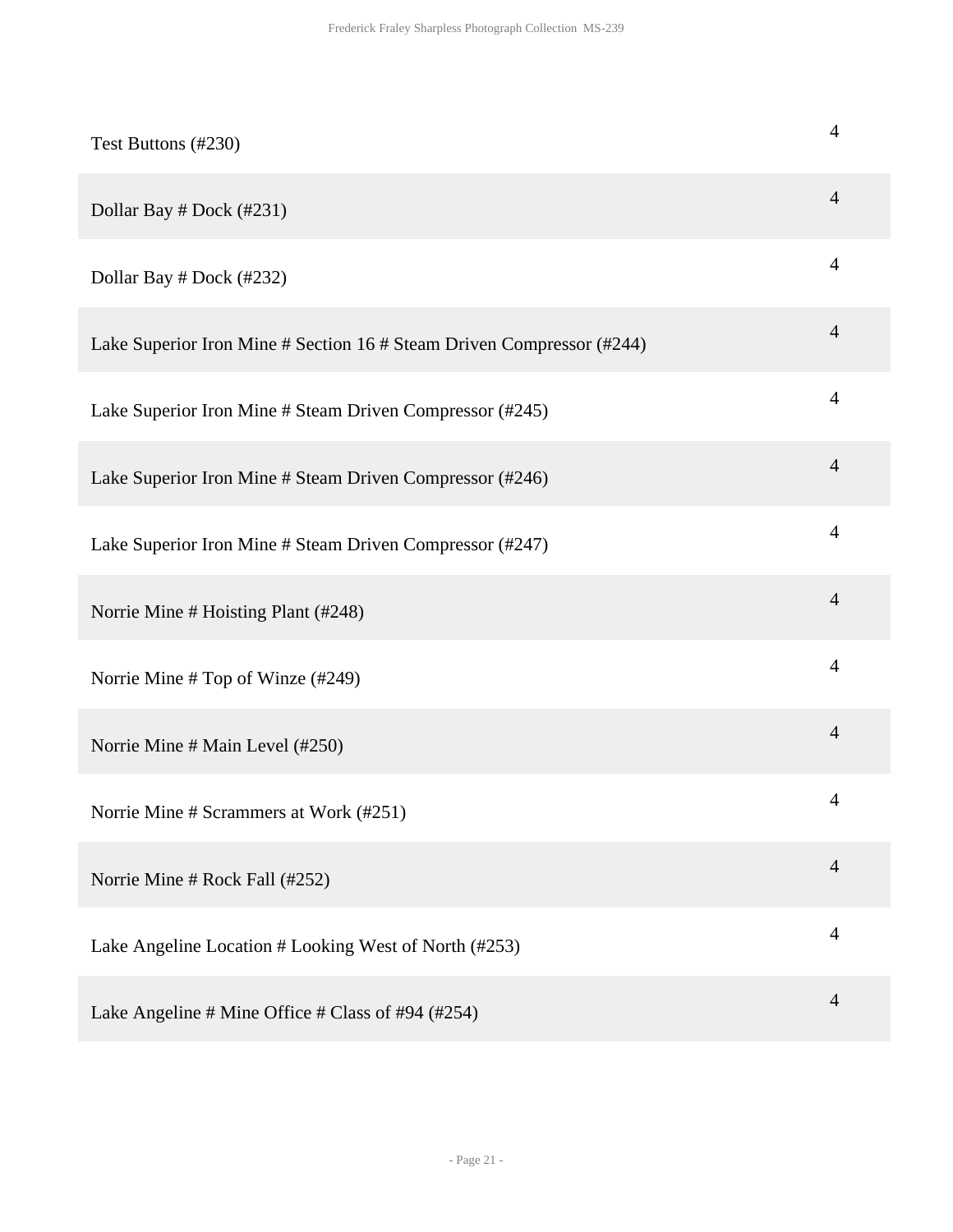| Lake Angeline # Open Pit (#255)                                 | $\overline{4}$ |
|-----------------------------------------------------------------|----------------|
| Lake Angeline Mine East #C# Shaft Showing Cave to Ground (#256) | $\overline{4}$ |
| Lake Angeline Mine East #C# Shaft Showing Cave to Ground (#257) | $\overline{4}$ |
| Drain Used in Pumping Out Lake Angeline (#258)                  | $\overline{4}$ |
| Lake Angeline After Being Pumped Dry (#259)                     | $\overline{4}$ |
| Lake Angeline # Underground Car (#261)                          | $\overline{4}$ |
| Lake Angeline Mine # Loading from Pockets (#262)                | $\overline{4}$ |
| Lake Angeline Mine # Loading from Hand (#263)                   | $\overline{4}$ |
| Lake Angeline Mine # Loading with Steam Shovel (#264)           | $\overline{4}$ |
| Lake Angeline # Loading with Steam Shovel (#265)                | $\overline{4}$ |
| Pewabic Mine Shaft House (#266)                                 | $\overline{4}$ |
| Pewabic Mine Dry House (#267)                                   | $\overline{4}$ |
| Pewabic Mine Dry House (#267 copy 2)                            | $\overline{4}$ |
| Cleveland Mine # Lake Shaft (#268)                              | $\overline{4}$ |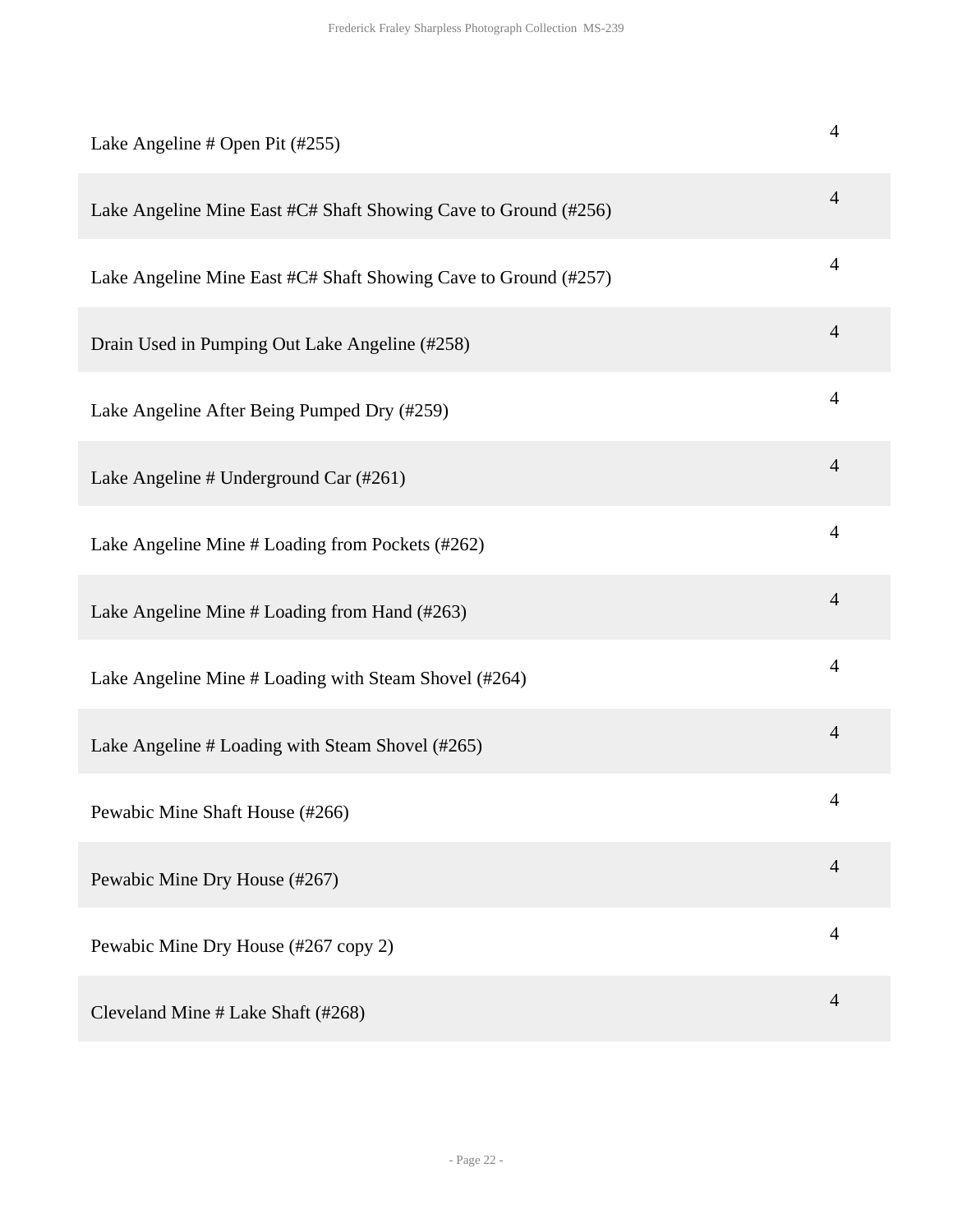| Cleveland Mine # Timber Mill # May 25, 1893 (#269)                                                                             | 4              |
|--------------------------------------------------------------------------------------------------------------------------------|----------------|
| Cleveland Mine # Set of Nevada Timbers (#270)                                                                                  | $\overline{4}$ |
| Cleveland Mine # Set of Nevada Timbers (#271)                                                                                  | 4              |
| Cleveland Mine # Timber Mill (#272)                                                                                            | 4              |
| Cleveland Mine # Timber Mill (#273)                                                                                            | 4              |
| Cleveland Mine # Timber Mill (#274)                                                                                            | $\overline{4}$ |
| Cleveland Mine # Timber Mill (#275)                                                                                            | 4              |
| East Lake Angeline Mine # Breaking Down Ore in Top of Raiser, Showing Overhand<br>Drilling (#276)                              | $\overline{4}$ |
| East Lake Angeline Mine # Space Between Cave Material Which Overlies Ore and<br>Material Capping Latter Refuses to Cave (#277) | 4              |
| East Lake Angeline Mine # Caved Material Along Side of Ore (#278)                                                              | 4              |
| East Lake Angeline Mine # Caved Material (#279)                                                                                | 4              |
| East Lake Angeline Mine # Loading Ore at Bottom of Raise (#280)                                                                | $\overline{4}$ |
| East Lake Angeline Mine # Electric Motor (#281)                                                                                | 4              |